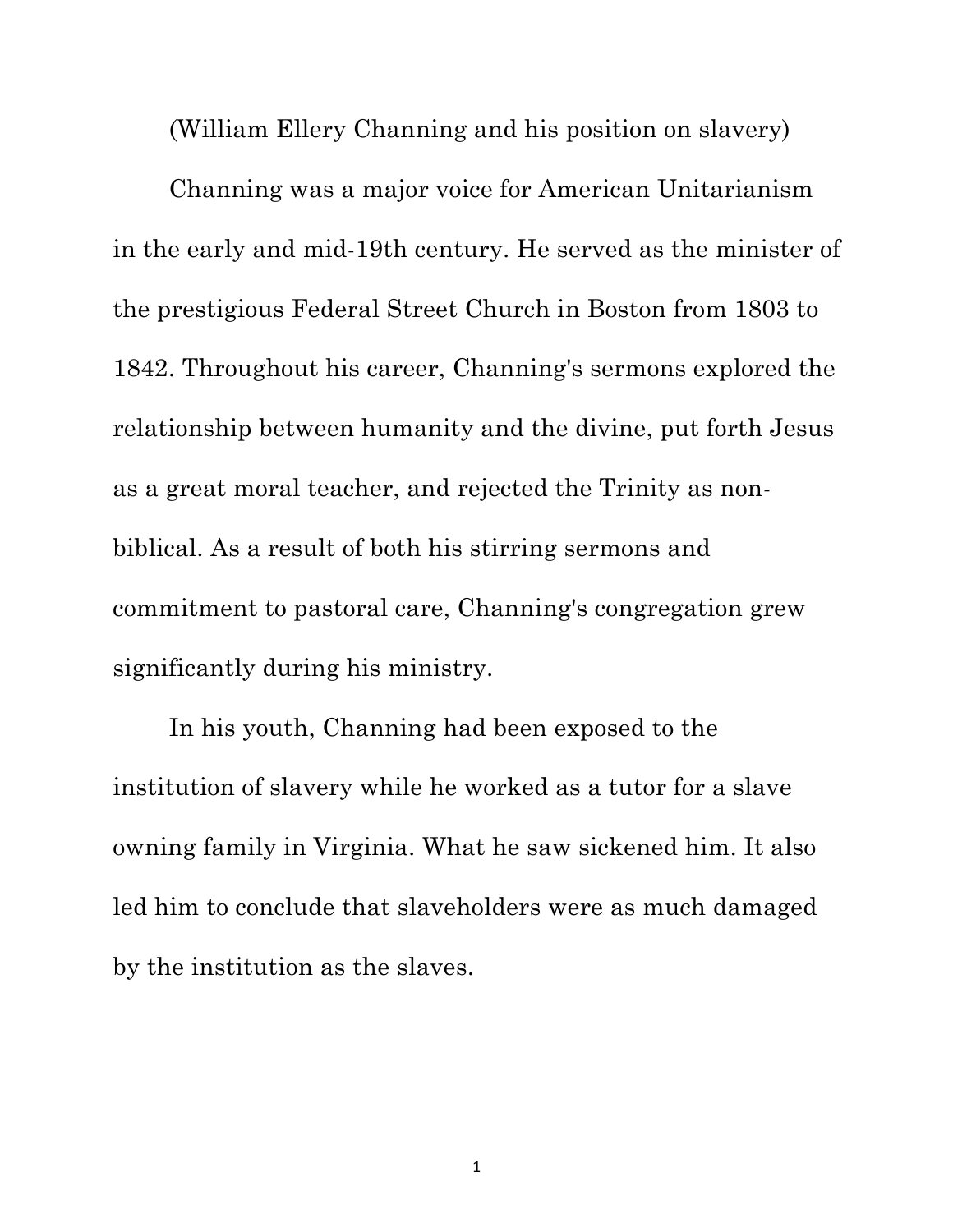However Channing was slow to speak out against slavery. His position among the Boston elite and the marginalization he knew he would face if he spoke out led him to proceed cautiously. In 1825, when he finally began to put forth an antislavery position, he made it clear that while he was against slavery, he was also opposed to the radical rhetoric of the abolitionists.

Because the Federal Street Church membership included many of Boston's most powerful industrialists, who did not approve of Channing's anti-slavery position, Channing for the most part did not speak publicly on the matter. Conversations with the abolitionist and author Lydia Maria Child and with Unitarian minister Samuel J. May, both friends of Channing, caused him to change his course. In 1835, Channing published the book *Slavery* and began to advocate publicly for the gradual abolition of slavery.